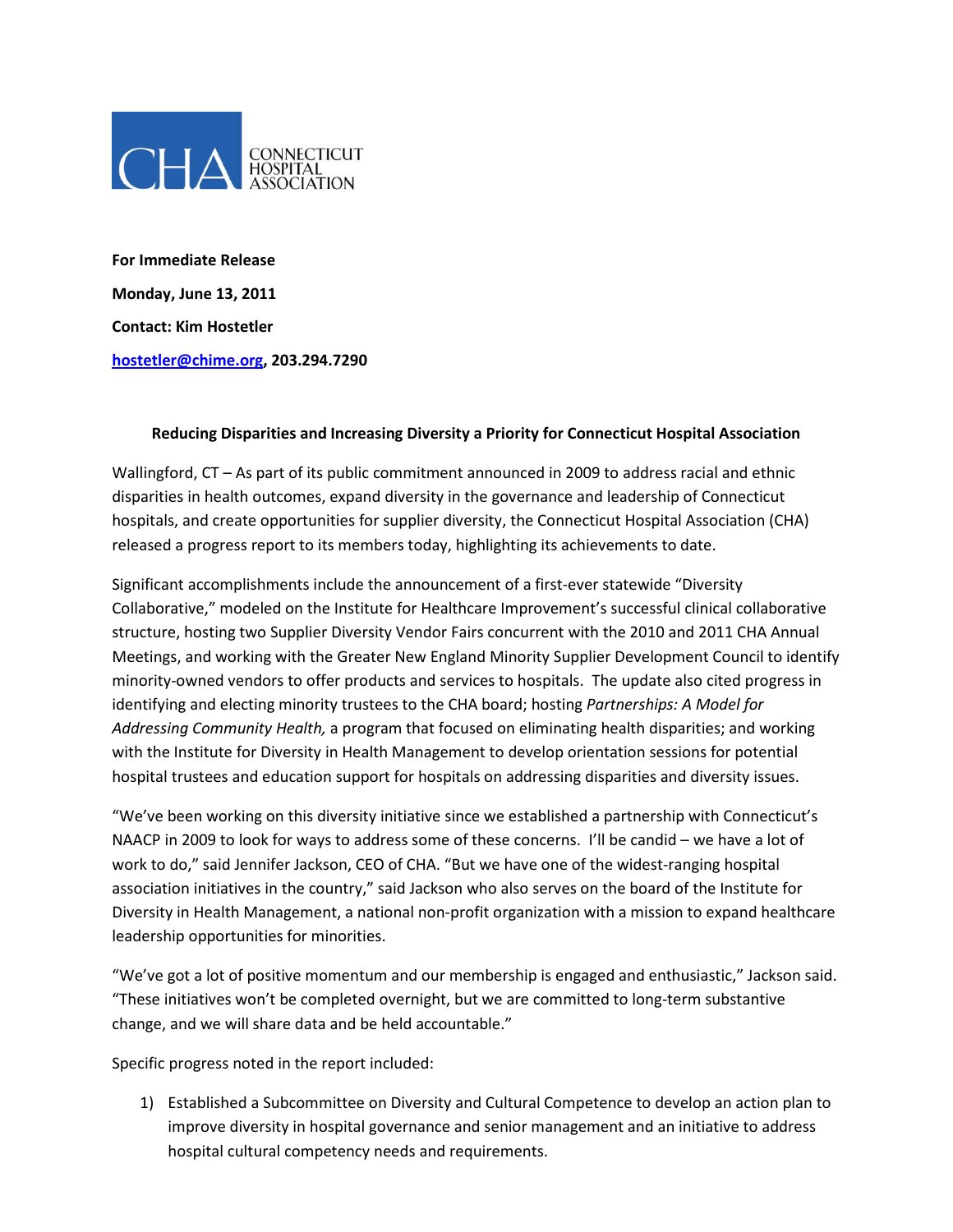- 2) Engaged a leadership development and strategic communications firm with a particular expertise in educating organizations about effective ways to enhance diversity to assist with CHA's diversity work.
- 3) Announced a statewide "Diversity Collaborative," modeled on the IHI's collaborative structure, which CHA has used successfully for several years with its statewide clinical collaboratives. The project structure allows hospitals to work together on identified improvement strategies, share ideas and progress through a project website, access a collaborative listserv, and participate in education sessions. Data collection and the use of metrics for accountability in tracking performance and progress in making sustainable change is a key component of this model.
- 4) Engaged a consultant with expertise in health equity and diversity issues to assist with outreach and networking for the Diversity Collaborative, which will launch with a kickoff symposium in September, featuring a guest panel of renowned experts, community partners, and stakeholders. The symposium will mark the start of a multi-year program of team engagement, conference calls, education programs, data sharing, and identification of and reporting on best practices and results.
- 5) Joined the Institute for Diversity in Health Management (IFD), the leading national organization focused on expanding healthcare leadership opportunities for ethnically, culturally, and racially diverse individuals, and increasing the number of these individuals entering and advancing in the field. CHA President Jennifer Jackson was appointed to the IFD Board of Directors in 2009.
- 6) Established a CHA Supplier Diversity Work Group to expand supplier diversity in hospitals by identifying product and service opportunities for Connecticut minority businesses to offer to hospitals.
- 7) Began working with the Greater New England Minority Supplier Development Council (GNEMSDC) to identify minority-owned business enterprise (MBE) partners. Twenty-four MBEs have been added to CHA's Group Purchasing Organization portfolio and CHA is continuing to work with GNEMSDC to create additional opportunities for MBEs.
- 8) Launched a dedicated website to promote these businesses [\(http://www.chassp.com/\)](http://www.chassp.com/), and will be hosting a second Supplier Diversity Vendor Fair concurrent with the CHA Annual Meeting in June at which senior executives and purchasing decision makers will be able to learn more about the products and services offered by CHA's MBE partners.
- 9) Hosted *Partnerships: A Model for Addressing Community Health,* a program that focused on addressing community health needs, eliminating health disparities, and moving toward healthcare equity. Held in collaboration with the Connecticut Commission on Health Equity, Saint Francis Hospital and Medical Center and its Curtis D. Robinson Men's Health Institute, and Tuskegee University, this event focused on the prostate cancer screening and treatment initiative conducted by the Men's Health Institute, as well as its new research partnership with Tuskegee University.